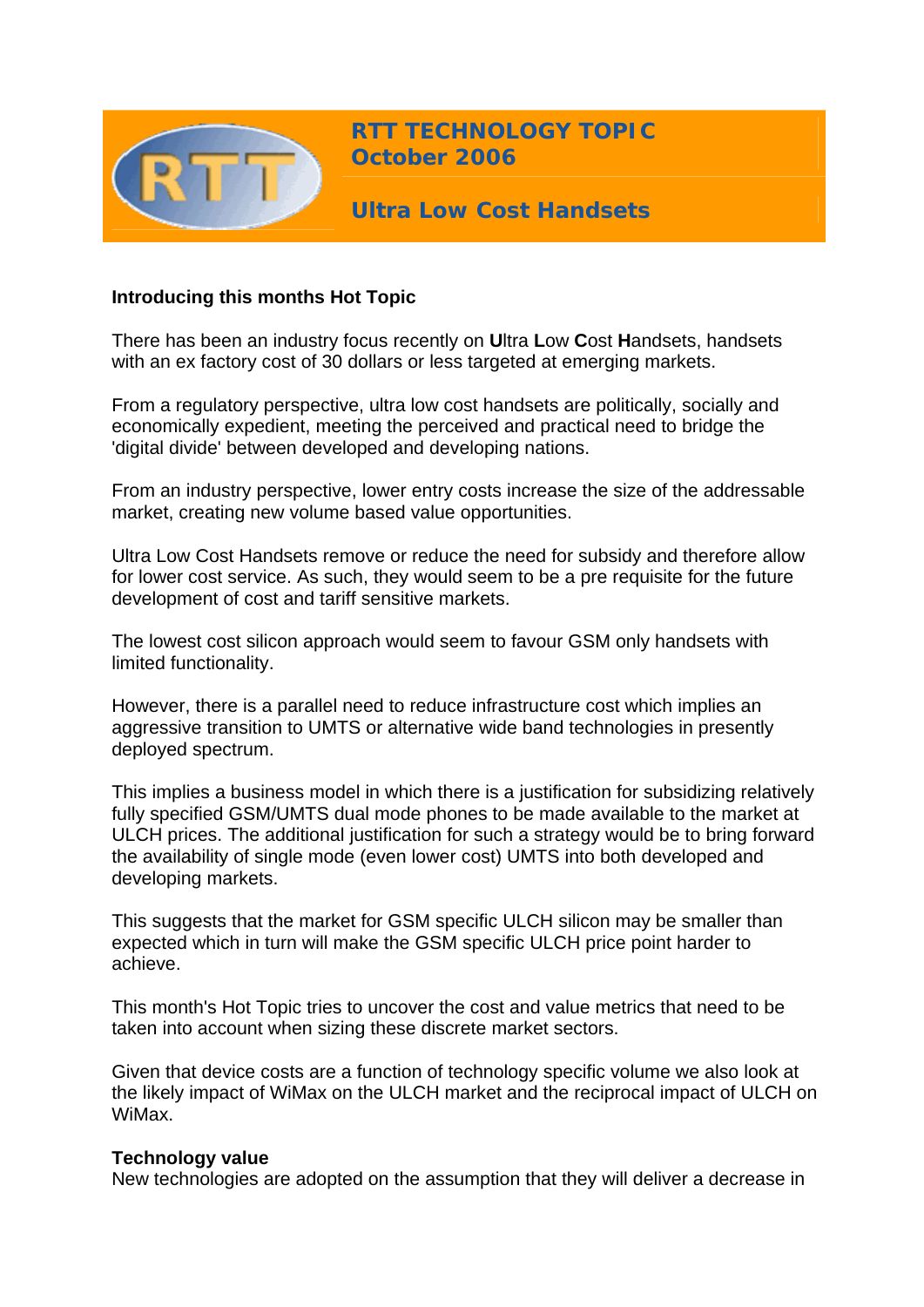cost, an increase in functionality and higher margins for vendors.

In the 1970's and 80's the prevailing consensus was that it was going to be easier to filter in the time domain rather than the frequency domain. This assumption provided the basis for the transition from frequency multiplexing to time division multiplexing in both fixed and mobile communications.

## **First Generation Cellular**

In mobile communications, first generation cellular systems used 12.5 KHz, 25 KHz or 30 KHz channel spacing. This implied a substantial need to filter in the frequency domain across a large number of radio channels.

For example an ETACS phone in the UK needed to access 1321 channels within the 33 MHz of allocated ETACS spectrum, an AMPS phone in the US needed to access 833 channels in the 25 MHz of allocated AMPS spectrum.

This implied a relatively high degree of reference stability in cellular handsets, a need for substantial frequency selectivity and a need to be frequency agile across a large number of radio channels.

Similarly an ETACS or AMPS network was relatively complex with frequency planning realised across several hundred RF channels - a costly and complex RF plumbing problem.

## **Second Generation Cellular - GSM**

The motivation for the transition to GSM was to simplify the RF filtering both in the handset and the network by relaxing the channel spacing to 200 KHz. User to user selectivity was moved into the time domain.

GSM phones started to be available in 1991. By 1996, 5 years after market introduction, GSM phones had a lower ex factory cost than ETACS phones, a longer talk time (improved power efficiency) and better more consistent voice quality.

In parallel, GSM networks were becoming simpler to deploy and manage than ETACS networks. GSM networks also had better mobility management, a function of the increased signalling bandwidth available.

The combination of lower cost higher functionality handsets and a lower cost higher functionality access network provided the basis for a step function increase in mobile cellular business volume and value.

The industry also claimed substantial improvements in spectral efficiency partly as a consequence of moving from analogue to digital voice codecs. In practice these gains were less significant than might have been expected.

## **Third Generation - UMTS**

So it seemed sensible to take the process another step further and relax the channel spacing from 200 KHz to 5 MHz, simplifying RF filtering in the handset and the network and moving user to user selectivity into the code domain, the basis for third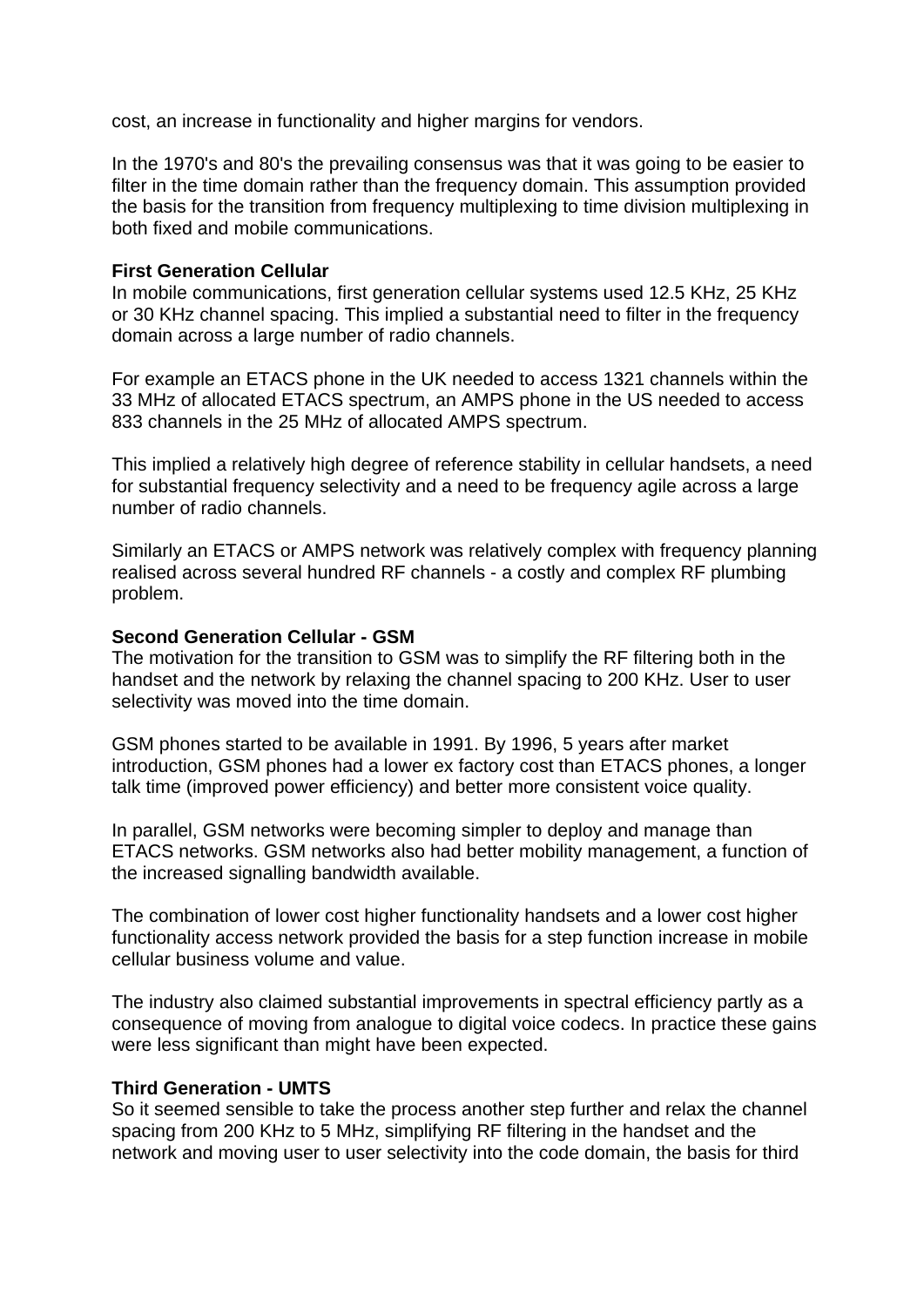generation UMTS cellular standards.

Given that it is now five years after market introduction, logic would suggest that UMTS phones should have a lower ex factory cost than GSM phones, a longer talk time (improved power efficiency) and better (more consistent) voice quality, in addition to other desirable non voice features.

In parallel, UMTS networks should be becoming simpler to deploy and manage than GSM networks with better mobility management (a function of the increased signalling bandwidth provided by UMTS).

This combination of lower cost higher functionality handsets and a lower cost higher functionality access network should be providing the basis for a step function increase in mobile cellular business volume and value.

The industry is also claiming improvements in spectral efficiency though in practice these gains may be less significant than expected. There is also additional spectral flexibility in terms of non paired band allocations for TDD (time division duplexed) UMTS.

|                    | Spectrum      | <b>Channel spacing</b> | <b>Number of RF channels</b> |
|--------------------|---------------|------------------------|------------------------------|
| 1GETACS            | 33 MHz        | 25 KHz                 | 1321                         |
| <b>AMPS</b>        | $25$ MHz      | 30 KHz                 | 833                          |
| <b>2G</b> GSM 900  | 39 MHz        | 200 KHz                | 195                          |
| <b>GSM 1800</b>    | 75 MHz        | 200 KHz                | 375                          |
| <b>3G UMTS FDD</b> | <b>60 MHz</b> | 5 MHz                  | 12                           |
| UMTS TDD           | 35 MHz        | 5 MHz                  |                              |

# **Table 1 Simplified RF channel spacing by generation**

# **So why has UMTS failed to date to deliver cost and performance gain?**

For various reasons, UMTS has to date failed to deliver cost or performance gains.

Partly this is due to the industry going into a severe recession, a function of the Dot Com collapse compounded by over zealous bidding for UMTS spectrum. This prompted a necessary but nasty downsizing of technology and engineering resources in the industry.

The consequence is that it has been hard to deploy sufficient resource to adequately optimise UMTS handset and network design. The problem is compounded by network operators' reluctance to invest in a new technology that has to date failed to deliver substantial cost reduction or user experience advantage.

This in turn has meant that UMTS volume both in terms of handset and base station shipments is still small in comparison to GSM shipment volume. This has meant that it is easier to achieve low cost and price points for GSM only handsets and hard to achieve aggressive cost reduction on UMTS.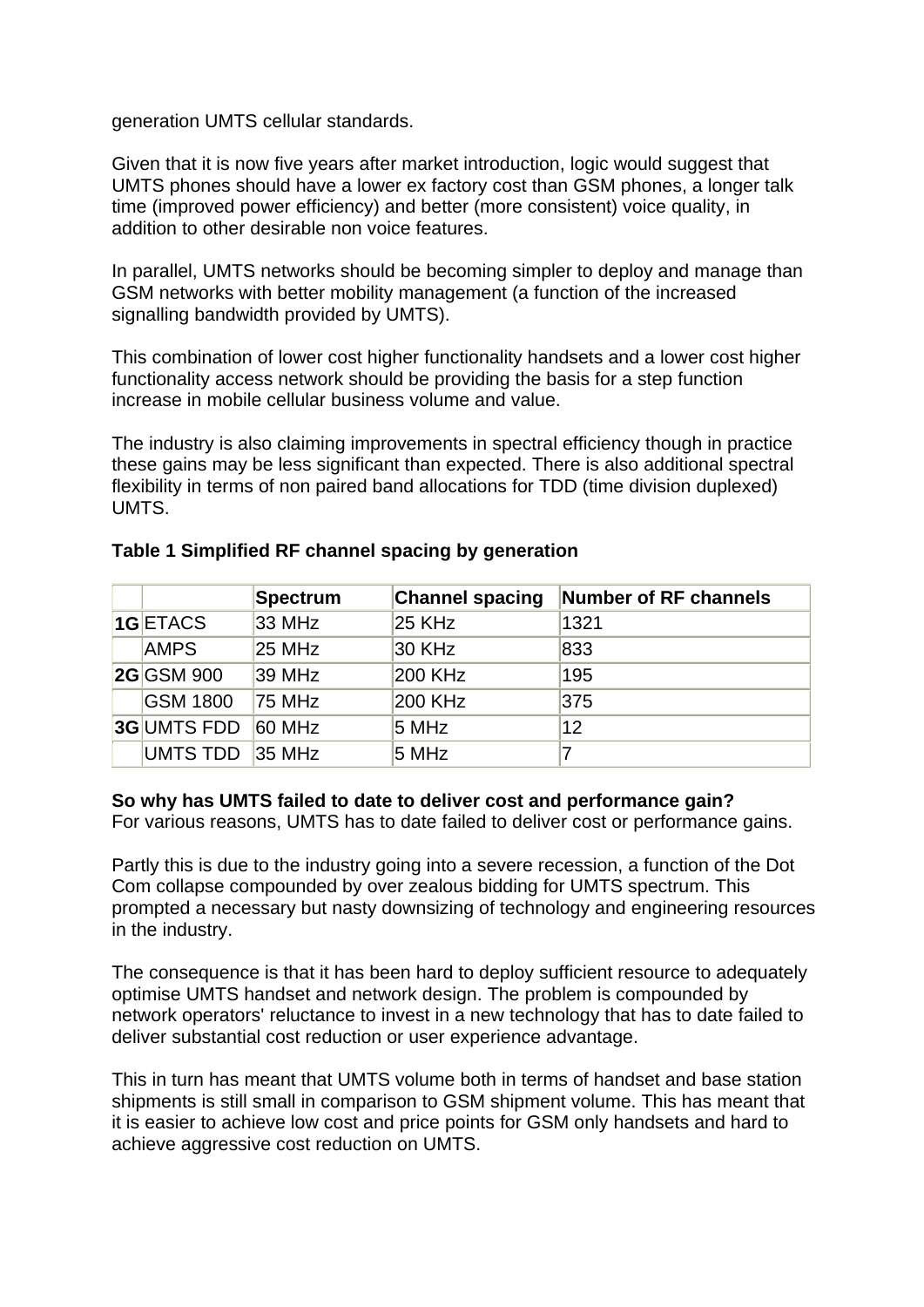The additional linearity requirements of UMTS have also added some incremental component costs.

There are other factors. GSM intellectual property rights are well understood, relatively well managed and mature (including patents which are close to their expiration date).

UMTS intellectual property rights are more vigorously contested and presently add cost to the handset.

Except in Japan, most markets require dual mode UMTS/GSM handsets in order to deliver an acceptable user experience in terms of coverage and roaming functionality. A single mode UMTS handset only becomes practical as and when UMTS is more broadly deployed into existing GSM spectrum.

This would suggest that an ultra low cost GSM only handset has a sufficiently wide window of opportunity to achieve mass market adoption and that it will be some years, let's say at least three to five years, before a UMTS only handset can be shipped at a cost that is lower than a GSM only device.

However there are a number of balancing factors.

## **The impact of WiMax on the ULCH market**

The promotion of WiFi and WiMax products into developed and emerging markets will have a number of effects on the GSM to UMTS transition. Wi Fi access point prices are presently substantially lower than either GSM or UMTS.

Similarly Wi Max base stations are likely to be competitively priced. Wi Max handset pricing is still speculative but in theory the combination of wider channel spacing (20 MHz) and time division rather than frequency division duplexing will support low cost devices.

There are differences of opinion on this. It can be argued that wide bandwidth transceivers are harder to realise technically than narrow band transceivers but the overall trend towards wider bandwidth system options can generally be justified in terms of reduced RF component and system cost. Similarly TDD systems can yield system cost savings though sensitivity will generally be lower than equivalent FDD systems.

This overall trend is shown in the table below.

|  |  |  | Table 2 UMTS, WiMax and UTRAN/LTE channel spacing |  |
|--|--|--|---------------------------------------------------|--|
|--|--|--|---------------------------------------------------|--|

| Cellular 1G  |                         | 2G | 3G                            | UTRAN LTE        |
|--------------|-------------------------|----|-------------------------------|------------------|
|              | $ 25/30$ KHz $ 200$ KHz |    | 15 MHz                        | $1.25$ to 20 MHz |
| <b>WiMax</b> |                         |    | 1.25 to 20 MHz 1.25 to 20 MHz |                  |

WiMax is presented by it's vendors as a complementary technology but viewed by a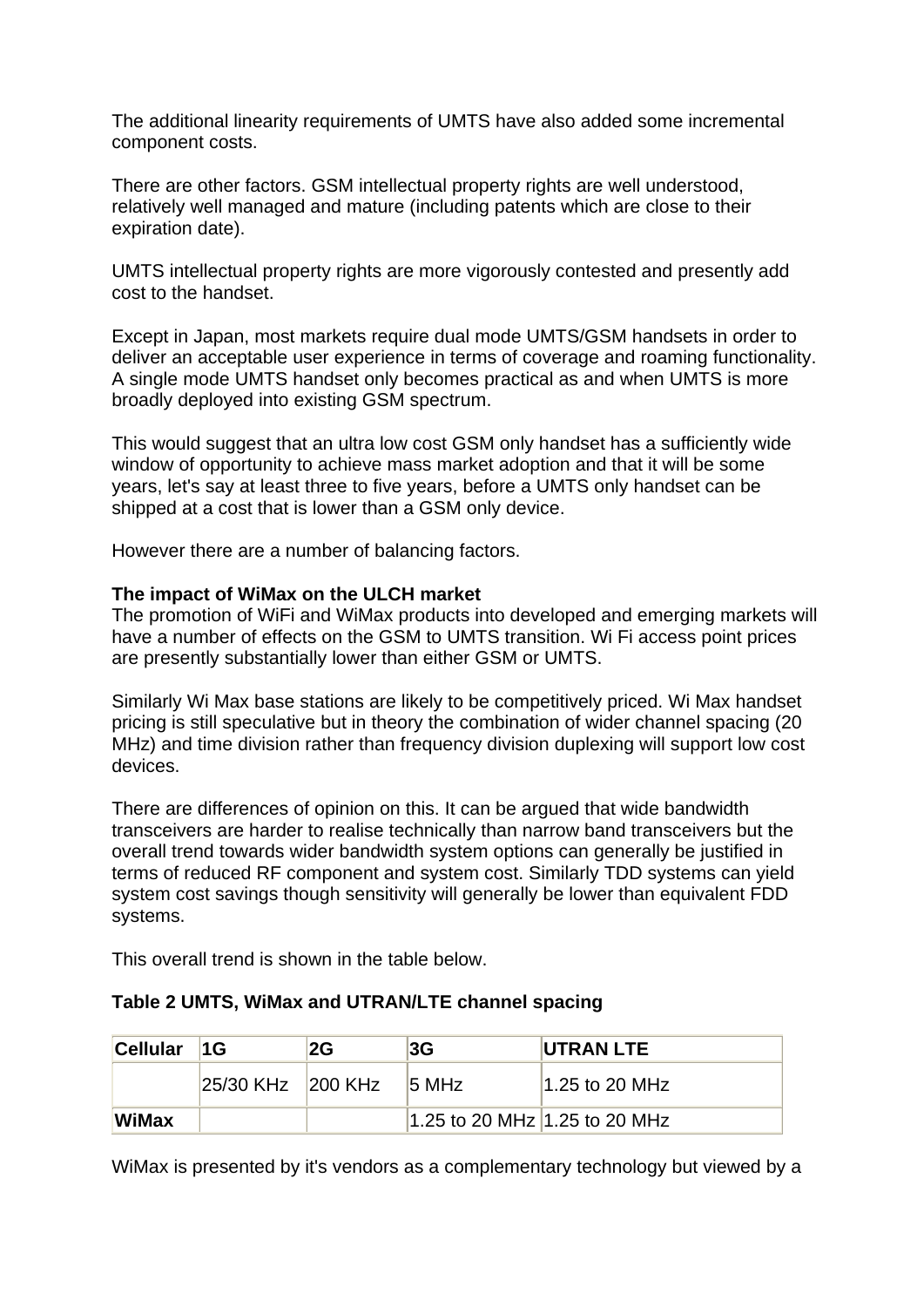cross section of UMTS vendors as a competitive technology being deployed into common spectrum (at 2.5 GHz) or new spectrum (3.5GHz). Most UMTS vendors would be happy if WiMax had never been invented.

Irrespective of whether Wi Max succeeds globally, the promotion of WiMax will shift price and performance expectations within the international network operator community.

The technical response to date from UMTS vendors has been to fast track present UTRAN LTE work items that include scalable channel spacing from 1.25 to 20 MHz and an OFDM multiplex

The parallel commercial response is likely to involve the aggressive pricing of UMTS handsets and network infrastructure as a defensive and/or offensive measure to limit Wi Max deployment.

This would suggest that present UMTS vendors are likely to be more aggressive in their efforts to encourage network operators to deploy UMTS into existing GSM spectrum, particularly the 900 and 850 MHz bands where a capital cost/coverage benefit can be clearly demonstrated over Wi Max at 2.5 GHz. Ultra low cost UMTS handsets are an essential part of this competitive story.

#### **The impact of UMTS vendor consolidation**

Ultra low cost UMTS handsets are also more likely as a result of UMTS vendor consolidation.

We can make the fairly confident assumption from present trends that will be three dominant UMTS infrastructure vendors, three dominant UMTS handset vendors and at most three to five dominant UMTS silicon vendors.

Most of these vendors are active in GSM and UMTS. This level of consolidation implies at least some ability to 'manage the market' in terms of pricing and product availability.

#### **GSM to UMTS cross subsidy**

There are, for example, opportunities to temporarily cross subsidise UMTS from present GSM activity. Vendors active in UMTS infrastructure have an interest in reducing UMTS handset costs to encourage faster market adoption. A similar strategy worked adequately in the early to mid 1990's in markets transitioning from ETACS to GSM.

Network operators have an interest in subsidising UMTS handsets if it can be shown that UMTS handsets can deliver additional incremental revenue and if it can be shown that UMTS networks can lower the cost of delivery.

UMTS will have to deliver on both counts to avoid a loss of market share to WiMax or alternative wireless broadband options.

# **The rationale for an Ultra Low Cost Single Mode UMTS (ULC UMT) Handset**

So this prompts us to conclude counter intuitively that an Ultra Low Cost UMTS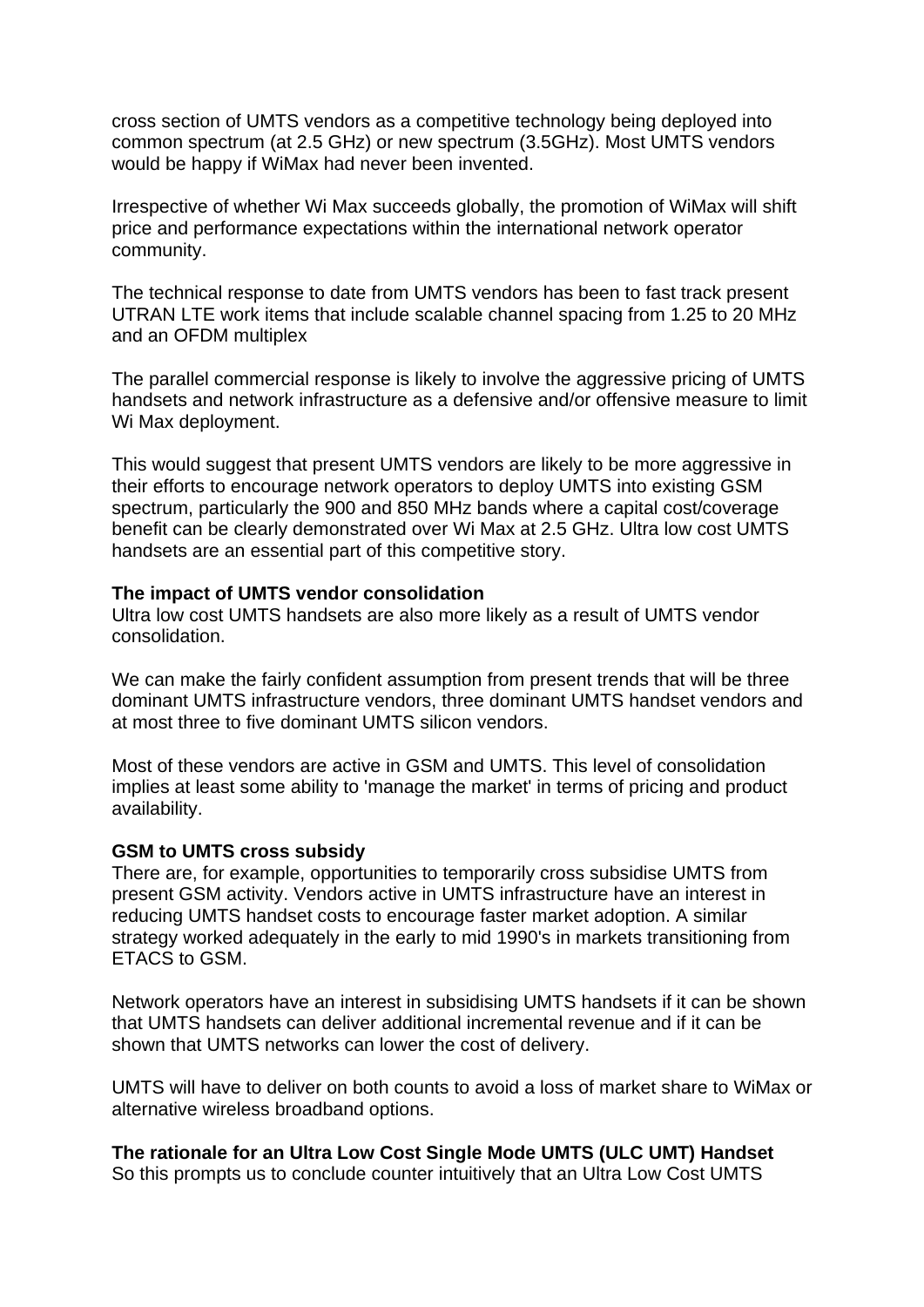handset may yield more political, social and economic value than an Ultra Low Cost GSM handset.

Conventional wisdom suggests that developing nations need low cost infrastructure and lowest cost handsets and that GSM delivers on both counts.

However let's go back 12 years and remind ourselves that similar arguments were put forward to justify AMPS and ETACS and NMT based network deployments into 'third world' markets (to use the now politically incorrect description).

In practice this was a bad deal for the recipient countries - an opportunity to ship near obsolete equipment at a knock down price.

It is perfectly plausible to consider that we could have single mode UMTS handsets available within two years that are lower cost than GSM, offer better power efficiency, better voice quality and enhanced data functionality. These handsets will work with UMTS networks which have a lower capital cost than GSM and significantly lower running costs.

It is misguided to consider that these products are in some way unsuitable for developing emerging nations. It is also misguided to think that these products will yield slimmer margins for vendors - the opportunities for component cost savings in single mode UMTS are potentially substantial.

## **The impact of the ULCH market on WiMax.**

Single mode UMTS implies a need to deploy UMTS infrastructure into existing GSM bands. This might seem ambitious but the market volume realised from a technology deployed universally from 850 to 2500 MHz would deliver cost and performance benefits that would outweigh the temporary costs implicit in the transition process.

Effectively this would mean that UMTS was deployed into over 500 MHz of global cellular spectrum. This has to be considered as a substantial market advantage.

Present WiMax spectral deployments proposed at 2.3 GHz (adjacent to the WiFi and Bluetooth ISM band), 2.5 to 2.7 GHz (co sharing with UMTS), 3.3 and 3.5 GHz (co sharing with fixed access) are neither universal nor particularly favourable in terms of propagation characteristics.

Given these present spectral allocations, it is difficult to see how WiMax could ever achieve sufficient market volume to match potential UMTS ULCH price points.

## **Managing the transition process**

In practice, a direct move from GSM specific ULCH to single mode UMTS is improbable. A three stage transition is more likely in which GSM ULCH is followed by dual mode GSM/UMTS ULCH followed by single mode UMTS ULCH.

Hybrid Release99/HSPA handsets are spectrally inefficient and power inefficient so there are persuasive technical reasons for making a move to single mode UMTS ULCH sooner rather than later.